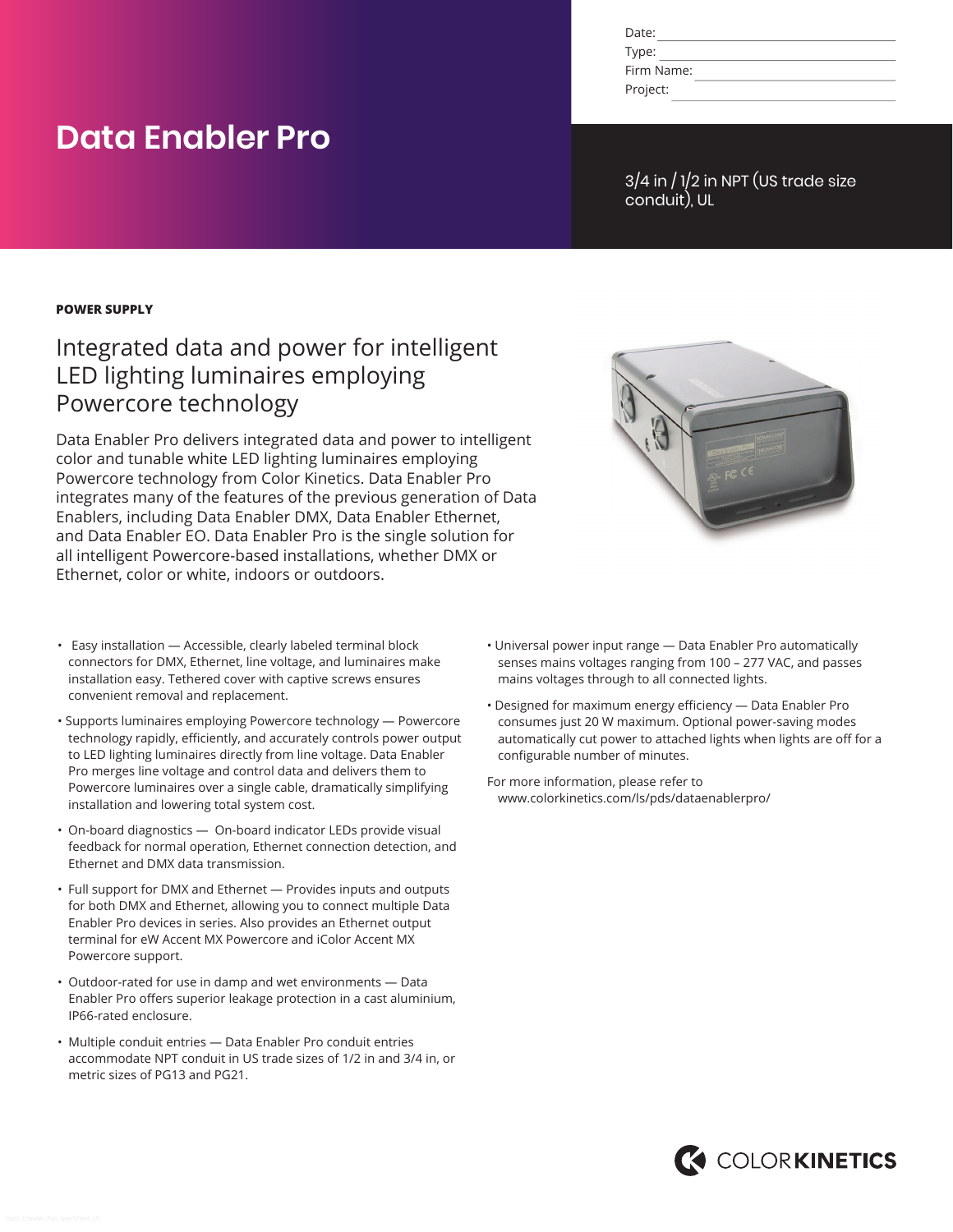# Specifications

Due to continuous improvements and innovations, specifications may change without notice.

#### **Electrical**

| Power Consumption     |                                         | 20 W maximum   |
|-----------------------|-----------------------------------------|----------------|
| Load Current          |                                         | 16 A maximum   |
| Maximum Input Current |                                         | 16.5 A maximum |
| Input Voltage         | 100 to 277 VAC, auto-ranging, 50/60 Hz* |                |

For Surge Protection Requirements for LED Lighting Systems, please refer to www.colorkinetics.com/KB/surge-protection.

#### **Connections**

| Threaded Openings | 3/4 in NPT for power / 1/2 in NPT for                     |  |  |
|-------------------|-----------------------------------------------------------|--|--|
|                   | data (US trade)                                           |  |  |
| Data Input Source |                                                           |  |  |
|                   | Color Kinotics full range of controllers, third party DMV |  |  |

Color Kinetics full range of controllers, third-party DMX controllers, or KiNET-compatible§ third-party Ethernet controllers§

| Power Input       | 3-wire PC terminal block connectort |
|-------------------|-------------------------------------|
| Power/Data Output | 4-wire PC terminal block connectort |

4-wire IDC terminal block connector (eW Accent MX Powercore and iColor Accent MX Powercore only)‡

| DMX Input/Output      | Double-pair, double-entry IDC |
|-----------------------|-------------------------------|
|                       | connectors‡                   |
| Ethernet Input/Output | Double-pair, double-entry IDC |
|                       | connectors‡                   |

\* Verify that the line voltage is appropriate for the lighting luminaires in your installation. See a specific luminaire's documentation for supported line voltages.

† PC terminal block connectors accept recommended wire sizes from 8 to 18 AWG (8.37 – 0.823 mm2).

‡ IDC connectors accept wire sizes from 22 – 26 AWG (0.326 – 0.129 mm2).

§ KiNET is the Ethernet lighting protocol from Color Kinetics.

#### **Physical**

| 87 x 267 x 138 mm (3 x 11 x 5.4 in)                                                               |  |
|---------------------------------------------------------------------------------------------------|--|
|                                                                                                   |  |
| 2.4 kg (5.4 lb)                                                                                   |  |
| Cast aluminium enclosure with slots for surface<br>mounting. Powder-coated industrial gray matte. |  |
| -40 to 50 °C (-40 to 122 °F)                                                                      |  |
| -20 to 50 °C (-4 to 122 °F)                                                                       |  |
| -40 to 80 °C (-40 to 176 °F)                                                                      |  |
| 0 to 95%, non-condensing                                                                          |  |
| Convection                                                                                        |  |
| 20 W                                                                                              |  |
|                                                                                                   |  |

#### **Certification and Safety**

| Certification | UL/cUL, FCC Class A, CE, C-Tick |
|---------------|---------------------------------|
| Environment   | Dry/Damp/Wet Location, IP66     |

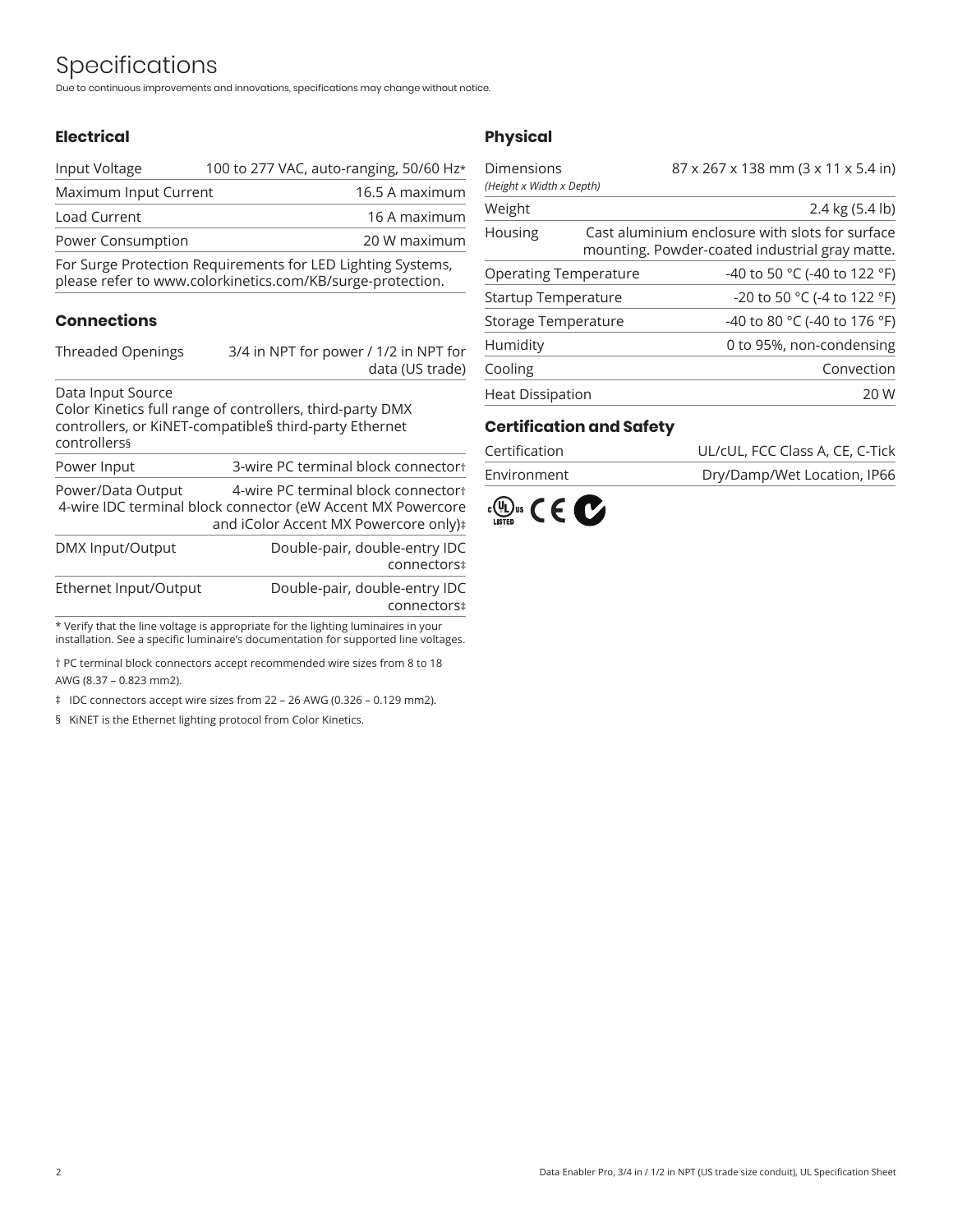# Dimensions



DMX Configuration Ethernet Configuration